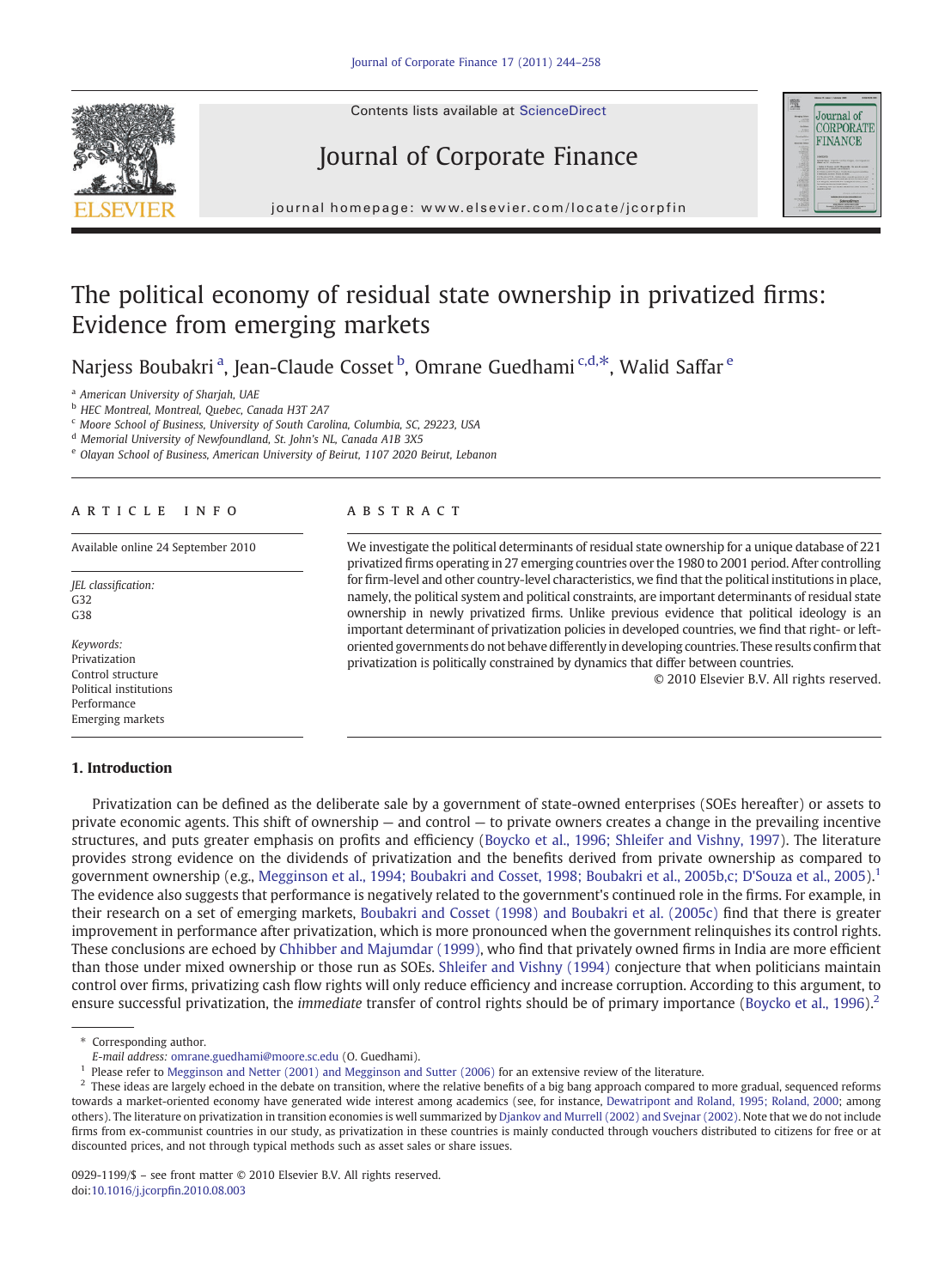In practice, however, privatization does not always seem to follow this idealized model, especially in developing (nontransition) economies. In an evaluation of the privatization experience of developing countries over the 1988 to 2005 period, [Boubakri et al. \(2008a\)](#page--1-0) show that instead of immediately divesting all of their ownership, most governments divest only partially over time. [Boubakri et al. \(2005b\)](#page--1-0) provide further evidence on this phenomenon in a study of the evolution of post-privatization ownership structure in a multinational sample of 209 firms, mostly from emerging markets. They report that while privatization does lead to a drastic change in the ownership structure of SOEs, the transfer of ownership is mainly conducted through partial, staggered sales. Consistent evidence is also found by [Gupta \(2005\),](#page--1-0) who shows that in India most privatization transactions are partial sales that leave the government in control, and by [Fan et al. \(2007\),](#page--1-0) who show that in China the government is prohibited from selling its controlling stake in SOEs, which are thus privatized gradually by selling shares to minority investors.3

A possible rationale for continued government influence following privatization is provided by the theoretical model of [Perotti](#page--1-0) [\(1995\)](#page--1-0), who argues that partial privatization can signal the government's commitment to market-oriented policies. By relinquishing their control rights, governments signal that privatization is credible and implies no policy risk (i.e., risk of interference in the operations of newly privatized firms — NPFs hereafter — either through regulation or renationalization). By retaining residual ownership, governments thus signal their willingness to share in any remaining policy risk. As a result, and according to [Perotti's \(1995\)](#page--1-0) model, partial privatization is a political choice that depends on the characteristics of the government in place, that is, on political institutions. Based on this model, [Biais and Perotti \(2002\)](#page--1-0) show that right-wing governments, whose objective is to ensure their re-election, signal their commitment to the median voter through partial privatization and underpricing. Similarly, [Jones et al. \(1999\)](#page--1-0) show that the terms of share issue privatizations  $-$  allocation and pricing  $-$  are structured to achieve political and economic objectives.

The purpose of this study is to determine how political institutions influence post-privatization control structure in a large set of emerging markets. Our analysis consists of two parts. First, using hand-collected firm-level data, we examine the residual control of privatizing governments using four measures of control: direct ownership, ultimate ownership, golden shares, and political connection. To our knowledge, this is the first study to document, using firm-level data, residual state control in emerging economies along these various dimensions. We find that residual state ownership over a window of up to six years following privatization shows a significant decline. However, the speed with which governments relinquish control appears to differ across industries and regions, and the state remains the controlling owner (holds more than 50% of the shares) in 46% of our sample firms. We further find that the method of privatization is correlated with residual state ownership; for instance, share issues on the stock market are associated with more gradual divestitures. In addition, governments tend to retain indirect control over NPFs through political connections (30.3% of our sample firms), and less frequently through golden shares (7.3% in our sample firms), which contrasts with [Bortolotti and Faccio \(2009\)](#page--1-0), who document that 62.5% of a sample of OECD firms have golden shares (in 1996).

The second part of our analysis focuses on the impact of political governance on post-privatization control structure. More specifically, we assess how political constraints and institutions influence the government's residual ownership in the six years following privatization. Motivated by prior research, we conjecture that as a redistributive policy, privatization is politically costly and hence is necessarily constrained by the strength of checks and balances, by government ideology, and by the political system in place. Our multivariate analysis, which controls for other potential factors influencing privatization design and corporate ownership structure, shows that the decline in state ownership is indeed associated with a country's political environment. For instance, residual state ownership is higher in parliamentary systems and under regimes with greater constraints on the executive (checks). Contrary to what is documented for OECD samples, however, the ideology of the executive does not appear to affect residual ownership. These results are robust to several additional tests, and taken together suggest that it is important to control for a country's political environment and legal infrastructure when assessing the corporate governance of NPFs.

Our paper makes two primary contributions to the literature. First, our study extends prior work on the political determinants of privatization. Previous studies in this line of the literature focus largely on the country-level design of the privatization process.4 For instance, [Bortolotti and Pinotti \(2008\)](#page--1-0) conduct a country-level investigation of the determinants of privatization for 21 advanced OECD economies, and show that the likelihood and extent of privatization are strongly positively associated with majority-rule political systems. [Bortolotti and Faccio \(2009\)](#page--1-0) provide related evidence on the determinants of the control structure of OECD-country NPFs for the period 1996 to 2000. However, by limiting attention to advanced economies, these papers' results may not generalize to emerging markets, where the public sector is relatively larger, where political institutions tend to exhibit less accountability, and where executives are less constrained and thus enjoy more latitude in decision making [\(Bortolotti et al., 2004; Klapper and Love,](#page--1-0) [2004\)](#page--1-0). Earlier studies by [Bortolotti et al. \(2001, 2004\)](#page--1-0) consider both developed and developing countries over the period from 1977 to the mid-1990s and, using country-level data, examine the determinants of the decision to privatize, the method of privatization, revenues from divestiture, and the ownership share sold over the sample period. Yet while [Bortolotti et al.'s \(2001, 2004\)](#page--1-0) samples

<sup>&</sup>lt;sup>3</sup> Extant literature on the impact of government residual ownership on firm performance is mixed. For instance, while [Gupta \(2005\)](#page--1-0) shows that the partial privatizations in India did observe improved performance despite post-privatization government control, [Fan et al. \(2007\)](#page--1-0) show that continued government influence through political connections in China's partial privatizations is detrimental to performance. The authors conclude that: "…emerging economies… can learn from the experience of China's partial privatization that a government's reluctance to relinquish (or its desire to retain) even only a subset of its property rights with regard to its enterprises can have significantly negative consequences on corporate governance and firm performance" [Fan et al. \(2007: p.353\).](#page--1-0) Evidence on newly privatized banks in developing countries ([Boubakri et al., 2005a; Otchere, 2005\)](#page--1-0) indicates that privatization yields marginal improvements in post-privatization operating performance, which the authors attribute to continued government ownership.

 $4\,$  We are aware of two single-country studies on the subject. [Clarke and Cull \(2002\)](#page--1-0) examine the determinants of the decision to privatize state-owned banks in Argentina, and [Dinc and Gupta \(forthcoming\)](#page--1-0) investigate the role of elections in privatization design in India. Additional related papers include [Dastidar et al.](#page--1-0) [\(2007\)](#page--1-0) on policy reversals in India, [Sapienza \(2004\)](#page--1-0) on the banking sector in Italy and [Beck et al. \(2005\)](#page--1-0) on the banking sector in Brazil.